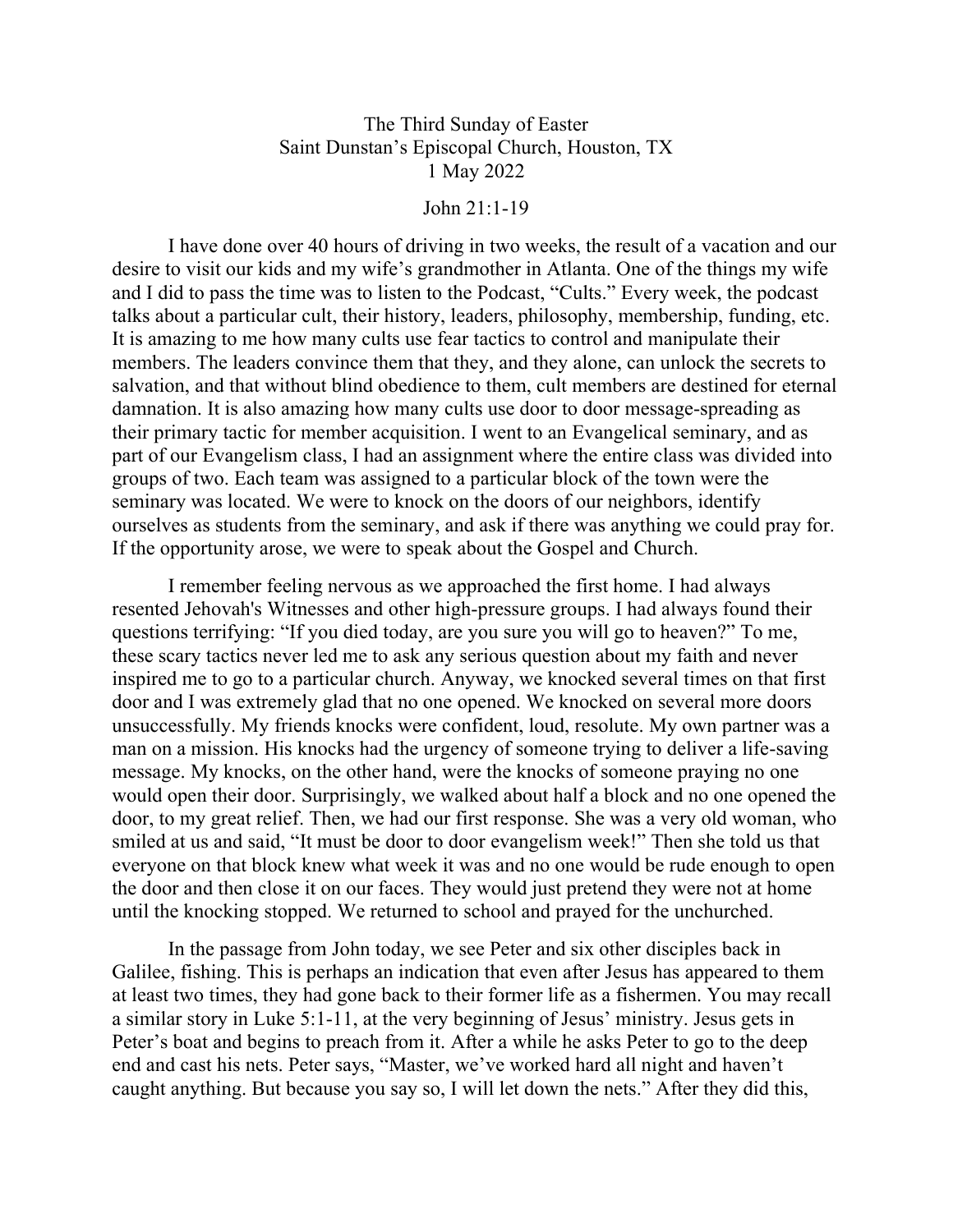they caught so many fish that Peter said, "Go away from me, Lord; I am a sinful man!" Jesus responded, "From today on you will fish for people." They left everything and followed Jesus. Now, three years later, after Jesus has died and risen from the dead, they are back fishing. They have been at it all night and caught nothing, but when Jesus directs them to cast their nets on the other side, they catch a large amount of fish. The similarity of these two stories at the beginning and end of Jesus earthly ministry are intentional.

This similarity gives us clues as to the reason for this story. Jesus wants to recommission his disciples for ministry. If they had once been called to fish for people, what are they doing back in their old jobs? As they struggle to bring the large catch to the shore, they are reminded that their ministry will never succeed without Jesus. It doesn't matter how many doors they knock on; no one would open for them. Without Jesus the disciples are no more able to catch fish than I was able to get people to open doors for me. Jesus is the real evangelist and we are nothing but his instruments.

This story has great implications for any church. Sometimes churches do the same things they have always done, often getting the same old results. Sadly, few stop to ask the question, "Is this what Jesus wants from us?" I like the image that it took a tremendous effort to bring all those fish to the shore. Evangelism is a group effort. It requires the entire church, doing the hard work of bringing others in. But pay attention to the image of fellowship in this text. The disciples come to the shore and have breakfast with Jesus. It is within this fellowship that Jesus commissions his disciples again through Peter. Perhaps the message is clear. You can use hook and bait strategies to fish for fish, but you need the hard work of befriending people, developing relationships with them, and loving them before you can introduce a saving faith in Jesus of Nazareth. Inviting people in is only part of the job, you also have to feed, care for, disciple, and love them.

This story today has to do with the dual tasks of evangelism and discipleship. Evangelism is similar to fishing in the sense that an initial human action, such as inviting someone in, is required. Let me use a slightly different illustration: Right next door to this church, there is a store in which there is nothing but lamps: hundreds of lamps. Some are antique, some are new. Some are plain, some are ornate. Some of them are unplugged, but some of them are plugged in and show their light. I remember once going to one of these stores in Florida and overhearing a parent asking a child, "Which lamp do you like best?" To which the little girl answered, "I like best the ones where the light shines out."

The best evangelism happens when others see the light of the Gospel shinning through you. When you take the time to befriend people, and then introduce your faith to them within the context of that relationship. It is also important to remember the difference between us and the cults we talked about earlier: We do not seek to connect people to a leader, but to the Triune God, who is Father, Son, and Holy Spirit. We place the spotlight on Jesus and not on the preacher or teacher. Second, we don't have a message of coercion, high-pressure tactics, and fear. We preach a salvation that is the free gift of God to his people in and through the person of his Son. Lastly, we seek to worship